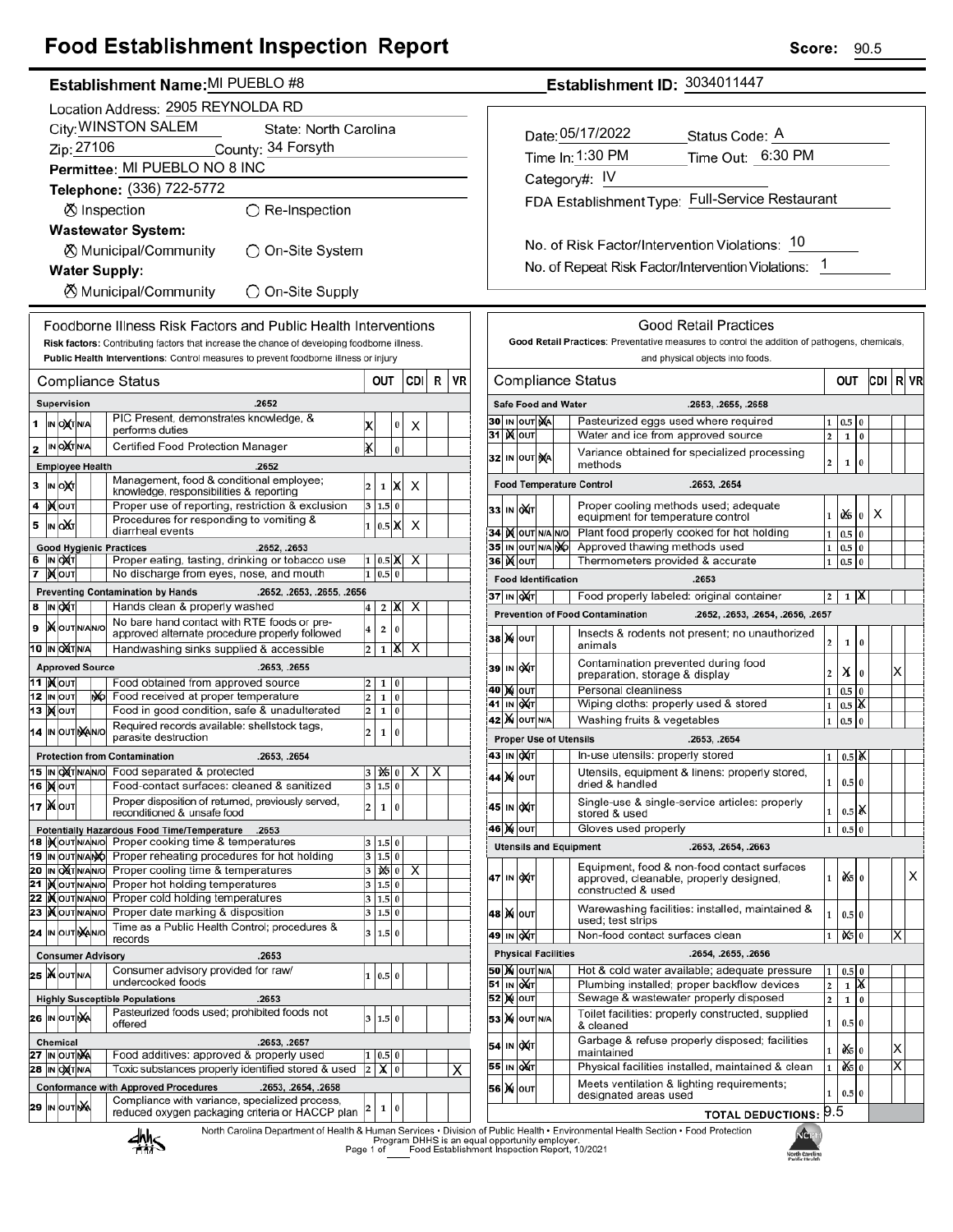# Comment Addendum to Food Establishment Inspection Report

| Establishment Name: MI PUEBLO #8 |                                                           |            |          |
|----------------------------------|-----------------------------------------------------------|------------|----------|
|                                  | Location Address: 2905 REYNOLDA RD                        |            |          |
| City: WINSTON SALEM              |                                                           |            | State:NC |
| County: 34 Forsyth               |                                                           | Zip: 27106 |          |
|                                  | Wastewater System: X Municipal/Community   On-Site System |            |          |
| Water Supply:                    | x  Municipal/Community   On-Site System                   |            |          |
| Permittee: MI PUEBLO NO 8 INC    |                                                           |            |          |
|                                  | $(0.001)$ $700$ $5770$                                    |            |          |

Establishment ID: 3034011447

| X Inspection Re-Inspection Date: 05/17/2022             |                |
|---------------------------------------------------------|----------------|
| Comment Addendum Attached? $ \overline{X} $             | Status Code: A |
| Water sample taken? $\Box$ Yes $\Box$ No Category #: IV |                |

Email 1:edgar@mipueblomexgrill.com

Email 2:

Telephone: (336) 722-5772

Email 3:

## **Temperature Observations** Effective January 1, 2019 Cold Holding is now 41 degrees or less Cook To 166 Pico 3:40pm Walk In Cooler 42 Location Location Location Item Temp Shrimp Chicken Cook To 180 Pork Steam Table 186 Beef Cook To 160 Black Beans Steam Table 202 Rice Steam Table 150 Pico Flip Top 40 Chicken Soup Steam Table 158 Tomato Flip Top 12 Cheese Sauce Steam Table 144 Roasted Chili Walk In Cooler 40 Rice Steam Table 152 Black Beans Walk In Cooler 40 Beans Steam Table 150 Flautas (discarded) Walk In Cooler 82 Taco Beef Steam Table 181 Ambient Reach In Cooler 41 Chicken Steam Table 180 Hot Water 3 Compartment SInk 140 Flautas **Reach In 10** All Sanitizer Chlorine 3 Compartment Sink 10 Alambre Flip Top 36 Sanitizer Chlorine Dish Machine 50 Lettuce Flip Top 36 Cheese Flip Top 36 Tomato Flip Top 34 Pico Flip Top 36 Baked Potato Flip Top 36 Chili Relano Flip Top 30 Tomato Grill Drawer 42 Pico 2:45 Walk In Cooler 45

| First<br>Person in Charge (Print & Sign): Gabriela                                                                                                                                                                                                                    | Last<br>Perez | $\frac{1}{2}$                          |  |  |  |  |
|-----------------------------------------------------------------------------------------------------------------------------------------------------------------------------------------------------------------------------------------------------------------------|---------------|----------------------------------------|--|--|--|--|
| First                                                                                                                                                                                                                                                                 | Last          |                                        |  |  |  |  |
| Regulatory Authority (Print & Sign): Leslie Easter                                                                                                                                                                                                                    | Glen Pugh     | Verhof                                 |  |  |  |  |
| REHS ID: 1908 - Easter, Leslie                                                                                                                                                                                                                                        |               | Verification Required Date: 05/26/2022 |  |  |  |  |
| REHS Contact Phone Number: (336) 703-3138                                                                                                                                                                                                                             |               |                                        |  |  |  |  |
| North Carolina Department of Health & Human Services<br>• Food Protection Program<br>● Environmental Health Section<br>● Division of Public Health<br>煞<br>DHHS is an equal opportunity employer.<br>Food Establishment Inspection Report, 10/2021<br>Page 1 of _____ |               |                                        |  |  |  |  |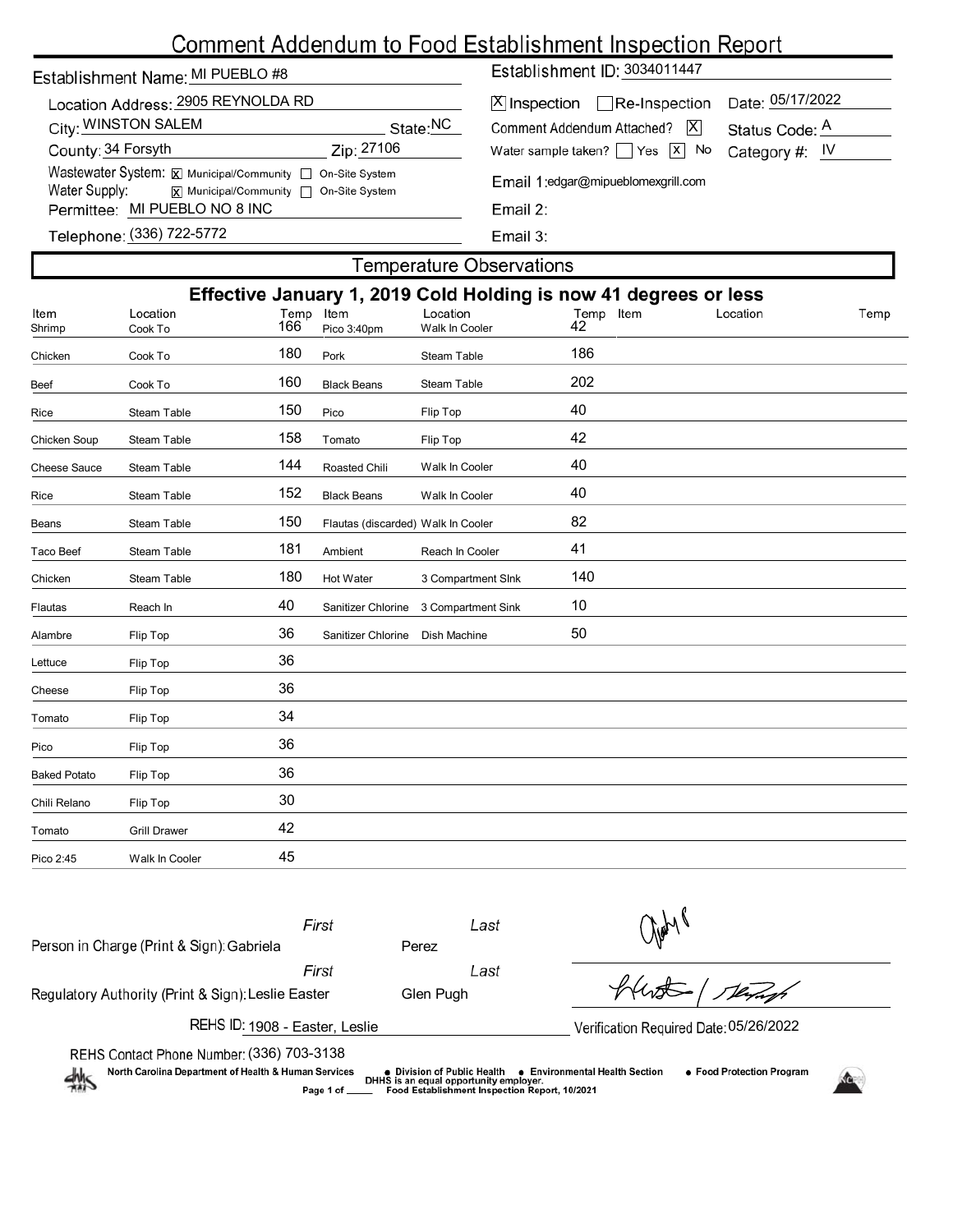**Establishment Name:** MI PUEBLO #8 **Establishment ID:** 3034011447

**Date:** 05/17/2022 **Time In:** 1:30 PM **Time Out:** 6:30 PM

## **Observations and Corrective Actions**

Violations cited in this report must be corrected within the time frames below, or as stated in sections 8-405.11 of the food code.

- 1 2-102.11 (A), (B) Pf. Based on the RISKS inherent to the FOOD operation, during inspections and upon request the PERSON IN CHARGE shall demonstrate to the REGULATORY AUTHORITY knowledge of foodborne disease prevention, application of the HAZARD Analysis and CRITICAL CONTROL POINT principles, and the requirements of this Code. The PERSON IN CHARGE shall demonstrate this knowledge by: (A) Complying with this Code by having no violations of PRIORITY ITEMS during the current inspection; (B) Being a certified FOOD protection manager who has shown proficiency of required information through passing a test that is part of an ACCREDITED PROGRAM; \*\*\*The PIC was not a CFPM and Priority violations were found during the inspection. CDI priority violations were corrected during inspection.
- 2 2-102.12 (A) Certified Food Protection Manager -C. (A) The PERSON IN CHARGE shall be a certified FOOD protection manager who has shown proficiency of required information through passing a test that is part of an ACCREDITED PROGRAM. \*\*\*The PIC was not a certified food protection manager.
- 3 2-201.11 Ensure food employees understand when to report illnesses, symptoms and exposure. P. (A) The PERMIT HOLDER shall require FOOD EMPLOYEES and

CONDITIONAL EMPLOYEES to report to the PERSON IN CHARGE information about their health and activities as they relate to diseases that are transmissible through FOOD. A FOOD EMPLOYEE or CONDITIONAL EMPLOYEE shall report the information in a manner that allows the PERSON IN CHARGE to reduce the RISK of foodborne disease transmission, including providing necessary additional information, such as the date of onset of symptoms and an illness, or of a diagnosis without symptoms.

\*\*\*The PIC was not aware of the symptoms or diseases required for employees to report. Employees were not able to name any of the symptoms or diseases and no employee health policy was present. CDI educated PIC about the requirements and left a copy of an employee health policy to help train and use as a reference.

5 2-501.11 Clean-up of Vomiting and Diarrheal Event - Pf. A FOOD ESTABLISHMENT shall have written procedures for EMPLOYEES to follow when responding to vomiting or diarrheal events that involve the discharge of vomitus or fecal matter onto surfaces in the FOOD ESTABLISHMENT. The procedures shall address the specific actions EMPLOYEES must take to minimize the spread of contamination and the exposure of EMPLOYEES, consumers, FOOD, and surfaces to vomitus or fecal matter.

\*\*\*No vomit/diarrhea clean up plan was available. CDI discussed new requirements with PIC and left a copy of a plan.

- 6 2-401.11 Eating, Drinking, or Using Tobacco C. (A) An EMPLOYEE shall eat, drink, or use any form of tobacco only in designated areas where the contamination of exposed FOOD; clean EQUIPMENT, UTENSILS, and LINENS; unwrapped SINGLE-SERVICE and SINGLE-USE ARTICLES; or other items needing protection can not result. \*\*\*The employee washing dishes had an open drink cup stored on a shelf with clean equipment. CDI this was discarded and proper drinking practices were discussed with PIC.
- 8 2-301.14 When to Wash P. FOOD EMPLOYEES shall clean their hands and exposed portions of their arms as specified under § 2-301.12 immediately before engaging in FOOD preparation including working with exposed FOOD, clean EQUIPMENT and UTENSILS, and unwrapped SINGLE-SERVICE and SINGLE-USE ARTICLES and: (G) When switching between working with raw FOOD and working with READY-TO-EAT FOOD; (H) Before donning gloves to initiate a task that involves working with FOOD.

\*\*\*Employee handled raw chicken with gloved hands when dispensing it onto the grill then went to change gloves without washing hands. CDI stopped employee, discussed proper hand washing, and had her wash hands before continuing.

10 5-205.11 Using a Handwashing Sink - Operation and Maintenance - Pf. (B) A HANDWASHING SINK may not be used for purposes other than handwashing.

\*\*\*The PIC was dumping chemical bottles into a hand wash sink. CDI stopped PIC and discussed only using a hand washing sink for hand washing and had the sink cleaned and sanitized.

15 3-302.11 Packaged and Unpackaged Food - Separation, Packaging, and Segregation - P. (A) FOOD shall be protected from cross contamination by: (1) Except as specified in (1)(d) below, separating raw animal FOODS during storage, preparation, holding, and display from: (a) Raw READY-TO-EAT FOOD including other raw animal FOOD such as FISH for sushi or MOLLUSCAN SHELLFISH, or other raw READY-TO-EAT FOOD such as fruits and vegetables, (b) Cooked READY-TO-EAT FOOD. (d) Frozen, commercially processed and packaged raw animal FOOD may be stored or displayed with or above frozen, commercially processed and packaged, ready-to-eat food. (8) Separating fruits and vegetables, before they are washed as specified under § 3-302.15 from READY-TO-EAT FOOD.

\*\*\*Raw chicken and beef were stored above ready to eat ceviche and other ingredients in the stand up reach in on the cook line. Raw chicken was stored above ready to eat foods and other raw animal foods in the walk in cooler. Opened packages of raw animal foods and vegetables were mixed together in stand up freezer. Unwashed produce was stored above ready to eat produce in walk in produce cooler. CDI all foods were rearranged to prevent cross contamination.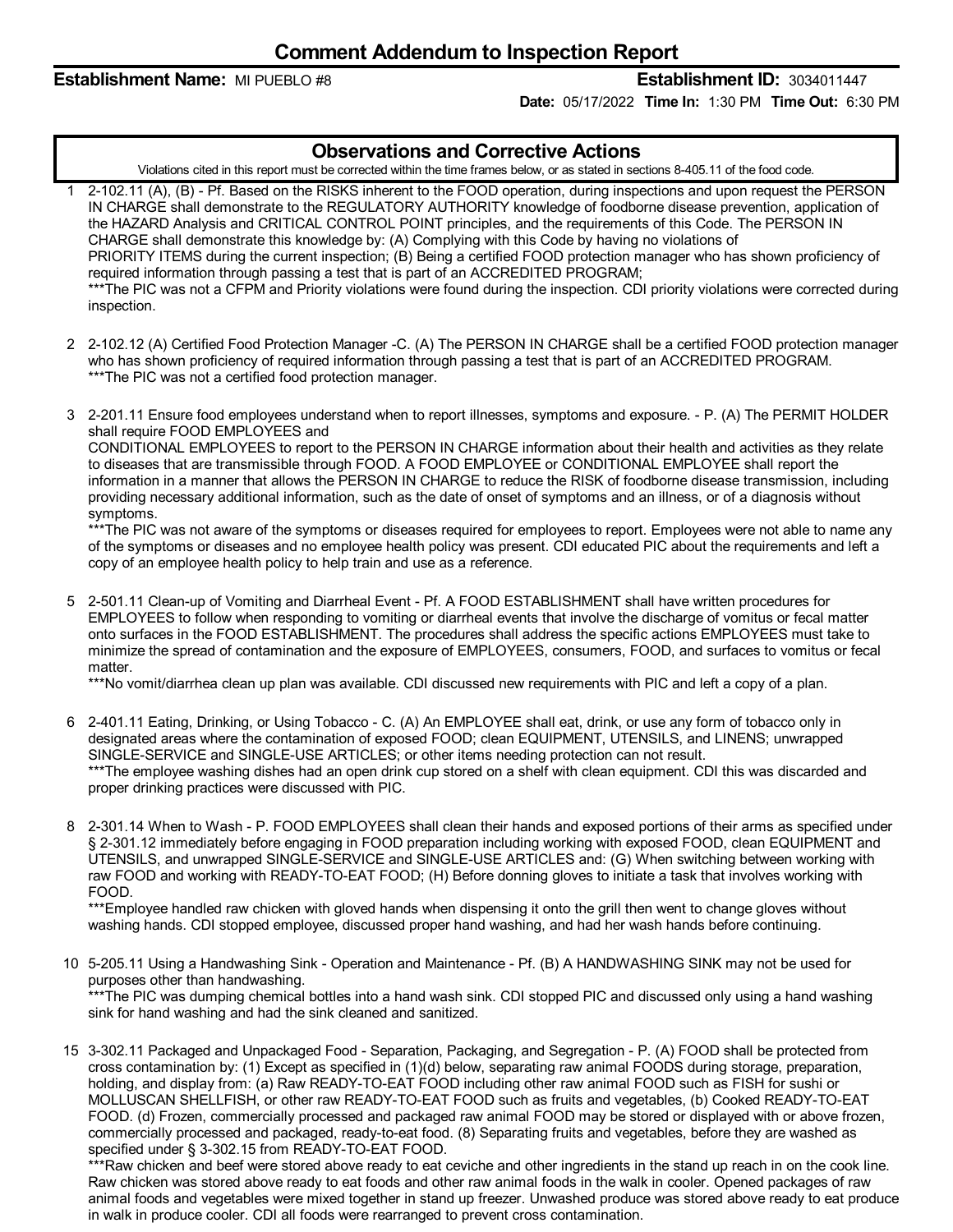- 20 3-501.14 Cooling -P. (A) Cooked TIME/TEMPERATURE CONTROL FOR SAFETY FOOD shall be cooled: (1) Within 2 hours from 135ºF to 70F; and (2) Within a total of 6 hours from 135ºF to 41F or less. (B) TIME/TEMPERATURE CONTROL FOR SAFETY FOOD shall be cooled within 4 hours to 41F or less if prepared from ingredients at ambient temperature, such as pico de gallo. \*\*\*Chicken flautas prepped at 12pm were at 82F at 2:24pm. Pico prepared at 10:30am was at 45F at 2:45pm. CDI the flautas were discarded and the pico was put on ice to help cool rapidly. Pico was down to 42F when checked again at 3:40pm.
- 28 7-102.11 Common Name Working Containers Pf. Working containers used for storing POISONOUS OR TOXIC MATERIALS such as cleaners and SANITIZERS taken from bulk supplies shall be clearly and individually identified with the common name of the material.

\*\*\*Several spray bottles around the facility were not labeled with the chemicals that were in them; PIC dumped these chemicals and will label bottles. A bottle of bleach contained an unknown chemical and was discarded. All the hand soap dispensers in the facility are labeled as hand sanitizer and will need to be labeled properly or old labels removed. A 10 day verification will be made to ensure compliance.

33 3-501.15 Cooling Methods - Pf.(A) Cooling shall be accomplished in accordance with the time and temperature criteria specified under § 3-501.14 by using one or more of the following methods based on the type of FOOD being cooled: (1) Placing the FOOD in shallow pans; (2) Separating the FOOD into smaller or thinner portions; (3)Using rapid cooling EQUIPMENT; (4) Stirring the FOOD in a container placed in an ice water bath; (5) Using containers that facilitate heat transfer; (6) Adding ice as an ingredient; (7) Other effective methods.

\*\*\*See violation #20. The flautas and pico were both placed into large containers and covered while cooling. The flautas were also made with hot chicken. CDI discussed proper cooling methods with PIC. Use smaller pans and ice baths to rapidly cool pico after making and use ingredients that have already been cooled when making flautas. Lay flautas out in single layers on sheet pans to help cool quickly.

37 3-302.12 Food Storage Containers Identified with Common Name of Food - C. Except for containers holding FOOD that can be readily and unmistakably recognized such as dry pasta, working containers holding FOOD or FOOD ingredients that are removed from their original packages for use in the FOOD ESTABLISHMENT, such as cooking oils, flour, herbs, potato flakes, salt, spices, and sugar shall be identified with the common name of the FOOD. \*\*\*Several containers of salt, sugar, spices, etc.. in bulk containers were not labeled.

3-601.11 Standards of Identity - C. PACKAGED FOOD shall comply with standard of identity requirements in 21 CFR 131-169 and 9 CFR 319 Definitions and standards of identity or composition, and the general requirements in 21 CFR 130 – Food Standards: General and 9 CFR 319 Subpart A –General.

\*\*\*The spice blends that are coming from the corporate office are not labeled with the ingredients. Please get an ingredient card and keep on file for all of the spice blends so that you know what ingredients are in the blend if a consumer needs that information.

39 3-305.11 Food Storage - Preventing Contamination from the Premises - C. (A) FOOD shall be protected from contamination by storing the FOOD: (1) In a clean, dry location; (2) Where it is not exposed to splash, dust, or other contamination; and (3) At least 15 cm (6 inches) above the floor.

\*\*\*A container of oil was stored on the floor in the prep area outside of produce cooler. Dry goods stored uncovered in dry stock room.

- 41 3-304.14 Wiping Cloths, Use Limitation.- C. (D) Dry wiping cloths shall be free of FOOD debris and visible soil. \*\*\*Towels used for hot holding on the cook line were heavily soiled. Once the towels become soiled they should be put in soiled laundry bin and new towels used.
- 43 3-304.12 In-Use Utensils, Between-Use Storage -C. (B) In FOOD that is not TIME/TEMPERATURE CONTROL FOR SAFETYFOOD with their handles above the top of the FOOD within containers or EQUIPMENT that can be closed, such as bins of sugar, flour, or cinnamon. (E) In a clean, protected location if the UTENSILS, such as ice scoops, are used only with a FOOD that is not TIME/TEMPERATURE CONTROL FOR SAFETY FOOD. \*\*\*Scoops for the rice and pinto beans had their handles in contact with the food. The ice scoop holder at the front server area needs to be cleaned.
- 45 4-903.11 (A) and (C) Equipment, Utensils, Linens and Single-Service and Single-Use Articles Storing C. Cleaned EQUIPMENT and UTENSILS, laundered LINENS, and SINGLE-SERVICE and SINGLEUSE ARTICLES shall be stored: (1) In a clean, dry location; (2) Where they are not exposed to splash, dust, or other contamination; and (3) At least 15 cm (6 inches) above the floor.

\*\*\*Single service items are being stored on the floor in the old rotisserie room.

47 4-202.11 Food-Contact Surfaces - Cleanability - Pf. (A) Multiuse FOOD-CONTACT SURFACES shall be: (1) SMOOTH; (2) Free of breaks, open seams, cracks, chips, inclusions, pits, and similar imperfections. \*\*\*Several plates were chipped; a dicer blade attachment was bent/broken; the chip scoop has a large crack at the handle; and the small ice scoop at front wait station is chipped. The plates and dicer blade were discarded. A 10 day verification will be made to ensure compliance for the other scoops.

4-501.11 Good Repair and Proper Adjustment - Equipment - C. Equipment shall be maintained in good repair. \*\*\*Please repair the bottom grill drawer that is not closing completely. Repair the microwave door on the cook line. Replace